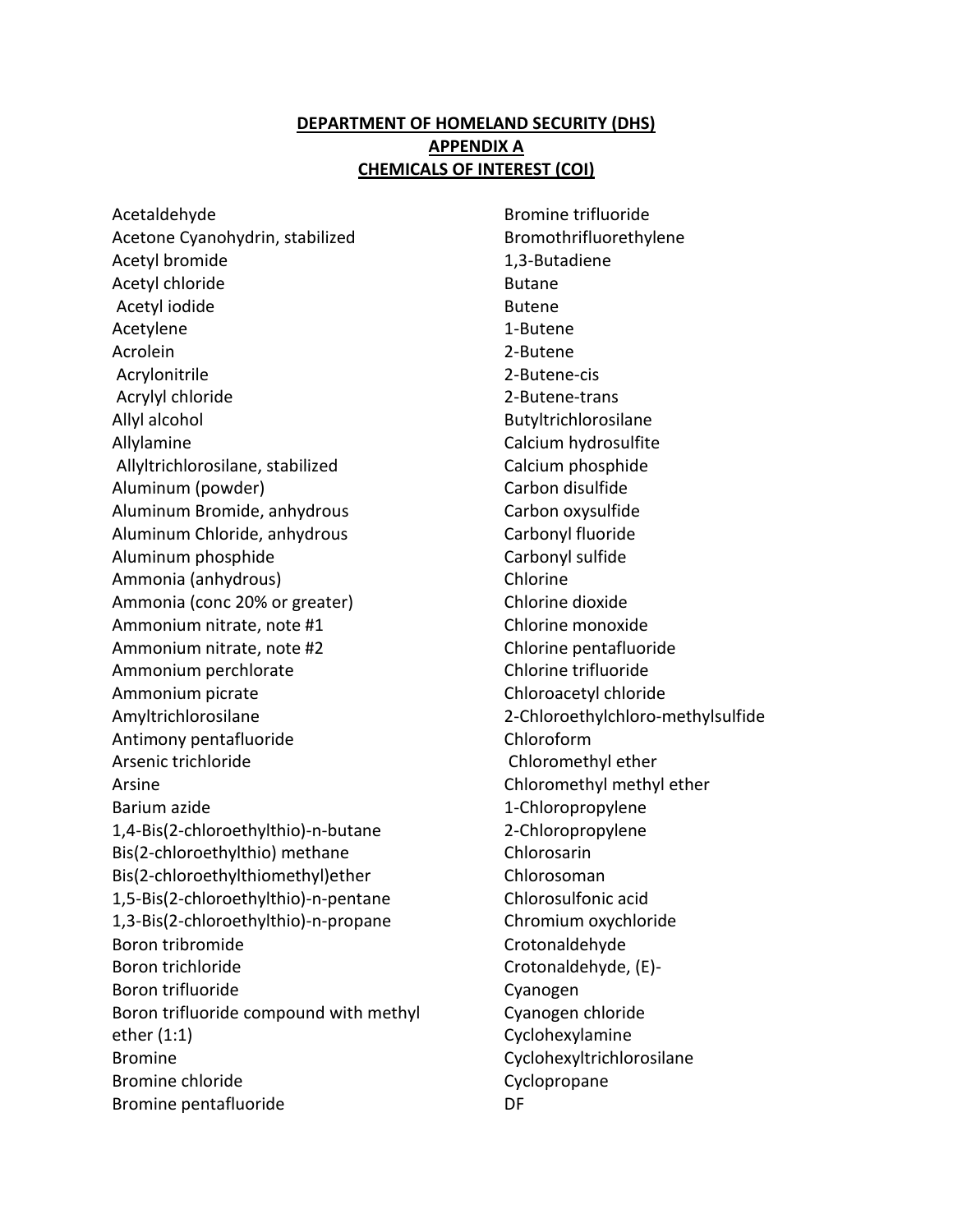Diazodinitrophenol Diborane Dichlorosilane N,N-(2-diethylamino)ethanethiol Diethyldichlorosilane o,o-Diethyl S-(2-(diethylamino)ethyl) phosophorothiolate Diethyleneglycol dinitrate Diethy methylphosphonite N,N-Diethyl phosphoramidic dichloride N,N-(2-diisopropylamino)ethanethiol Difluoroethane N,N-Diisopropyl phosphoramidic di-chloride 1,1-Dimethylhydrazine Dimethylamine N,N-(2-dimethylamono)ethanethiol Dimethyldichlorosilane N,N-Dimethyl phosphoramidic dichloride 2,2-Dimethylpropane Dingu Dinitrogen tetroxide Dinitrophenol Dinitroresorcinol Diphenyldichlorosilane Dipicryl sulfide Dipicrylamine (or)Hexyl N,N-(2-dipropylamino)ethanethiol N,N-Dipropyl phosphoramidic dichloride Dodecyltrichlorosilane Epichlorohydrin Ethane Ethyl acetylene Ethyl chloride Ethyl ether Ethyl mercaptan Ethyl nitrite Ethyl phosphonly diflouride Ethylamine Ethyldiethanolamine Ethylene Ethylene oxide Ethylenediamine Ethyleneimine Ethylphosphonothioic dichloride

Ethyltrichlorosilane Fluorine Fluorosulfonic acid Formaldehyde (solution) Furan Germane Germanium tetraflouride Guanyl nitrosaminoguanylidene hydrazine Hexaethyl tetraphosphate and compressedgas mixtures Hexafluoracetone Hezanitrostilbene Hexolite Hexyltrichlorosilane HMX HN1 (nitrogen mustard -1) HN2 (nitrogen mustard-2) HN3 (nitrogen mustard -3) Hydrazine Hydrochloric acid (Conc 37% or- greater) Hydrocyanic acid Hydrofluoric acid (50% or greater) Hydrogen Hydrogen bromide (anhydrous) Hydrogen chloride (anhydrous) Hydrogen cyanide Hydrogen fluoride (anhydrous) Hydrogen iodide, anhydrous Hydrogen peroxide (Conc of at least 35%) Hydrogen selenide Hydrogen sulfide Iodine Pentafluoride Iron, pentacarbonyl-Isobutane Isobutyronitrile Isopentane Isoprene Isopropy chloride Isopropyl chloroformate Isopropylamine Isopropylphosphonothioic dichloride Isopropylphosphonyl difluoride Lead azide Lead styphnate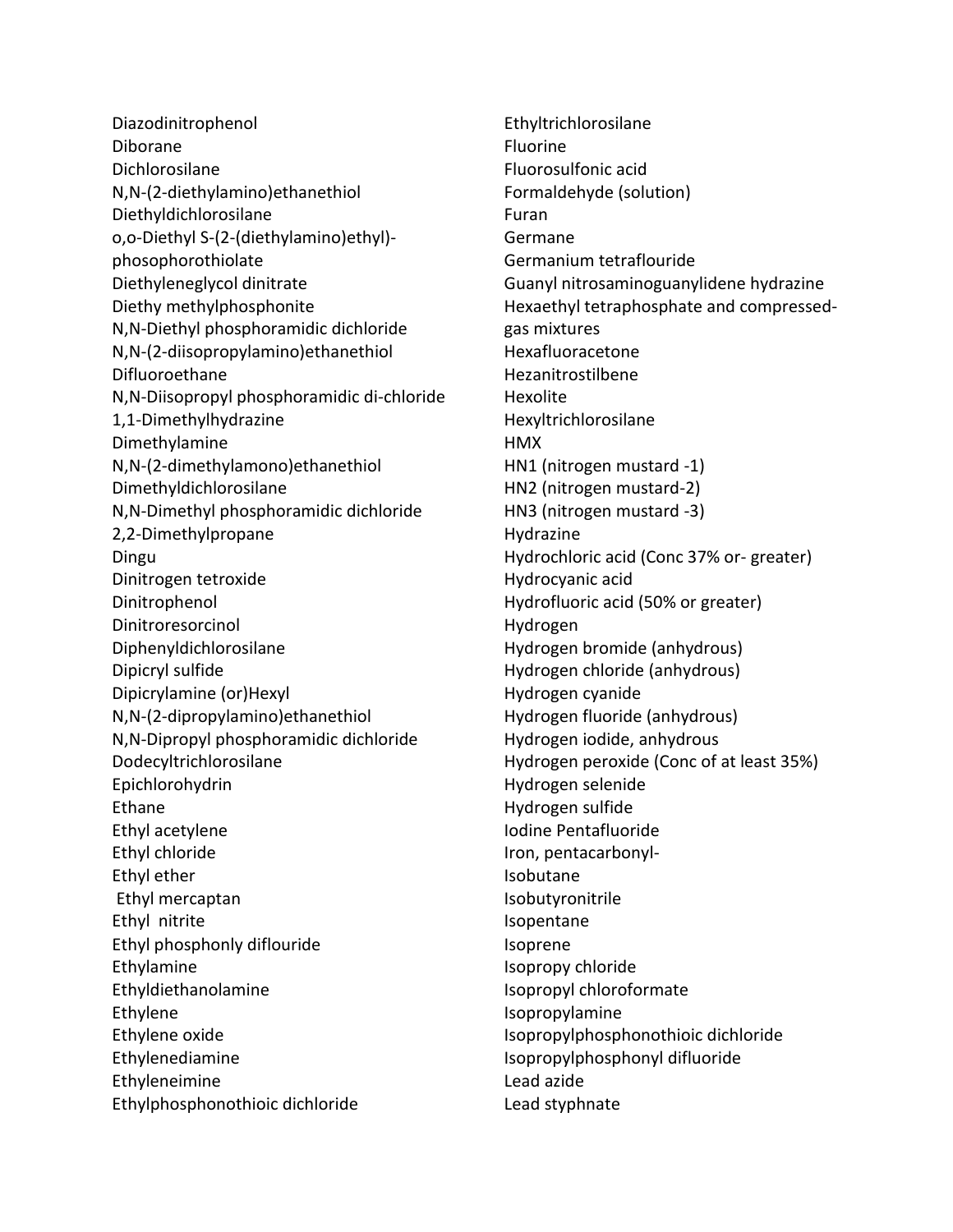Lewisite 1 Lewisite 2 Lewisite3 Lithium amide Lithium nitride Magnesium (powder) Magnesium diamide Magnesium phosphide MDEA Mercury fulminate Methacrylonitrile Methane 2-Methyl-1-butene 3-Methyl-1-butene Methyl chloride Methyl chloroformate Methyl ether Methyl formate Methyl hydrazine Methyl isocyanate Methyl mercaptan Methyl thiocyanate Methylamine Methychlorosilane Methyldichlorosilane Methylphenyldichlorosilane Methylphosphonothioc dichloride 2-Methylpropene Methyltrichlorosilane Sulfur mustard (Mustard Gas) O-Mustard (T) Nickel Carbonyl Nitric acid Nitric oxide Nitrobenzene 5-Nitrobenzotriazol Nitrocellulose Nitrogen mustard hydrochloride Nitrogen trioxide Nitroglycerine Nitromannite Nitromethane **Nitrostarch** Nitrosyl chloride

Nitrotriazolone Nonyltrichlorosilane Octadecyltrichorosilane **Octolite Octonal** Octyltrichlorosilane Oleum (Fuming Sulfuric Acid) Oxygen difluoride 1,3-Pentadiene Pentane 1-Pentene 2-Pentene, (E)- 2-Pentene, (Z)- Pentolite Peracetic acid Perchloromethylmercaptan Perchloryl fluoride **PETN** Phenyltrichlorosilane Phosgene Phosphine Phosphorus Phosphorus oxychloride Phosphorus pentabromide Phosphorus pentachloride Phosphorus pentasulfide Phosphorus trichloride Picrite Piperidine Potassium chlorate Potassium cyanide Potassium nitrate Potassium perchlorate Potassium permanganate Potassium phosphide Propadiene Propane Propionitrile Propyl chloroformate Propylene Propylene oxide Propyleneimine Propylphosphonothioic dichloride Propylphosphonyl difluoride